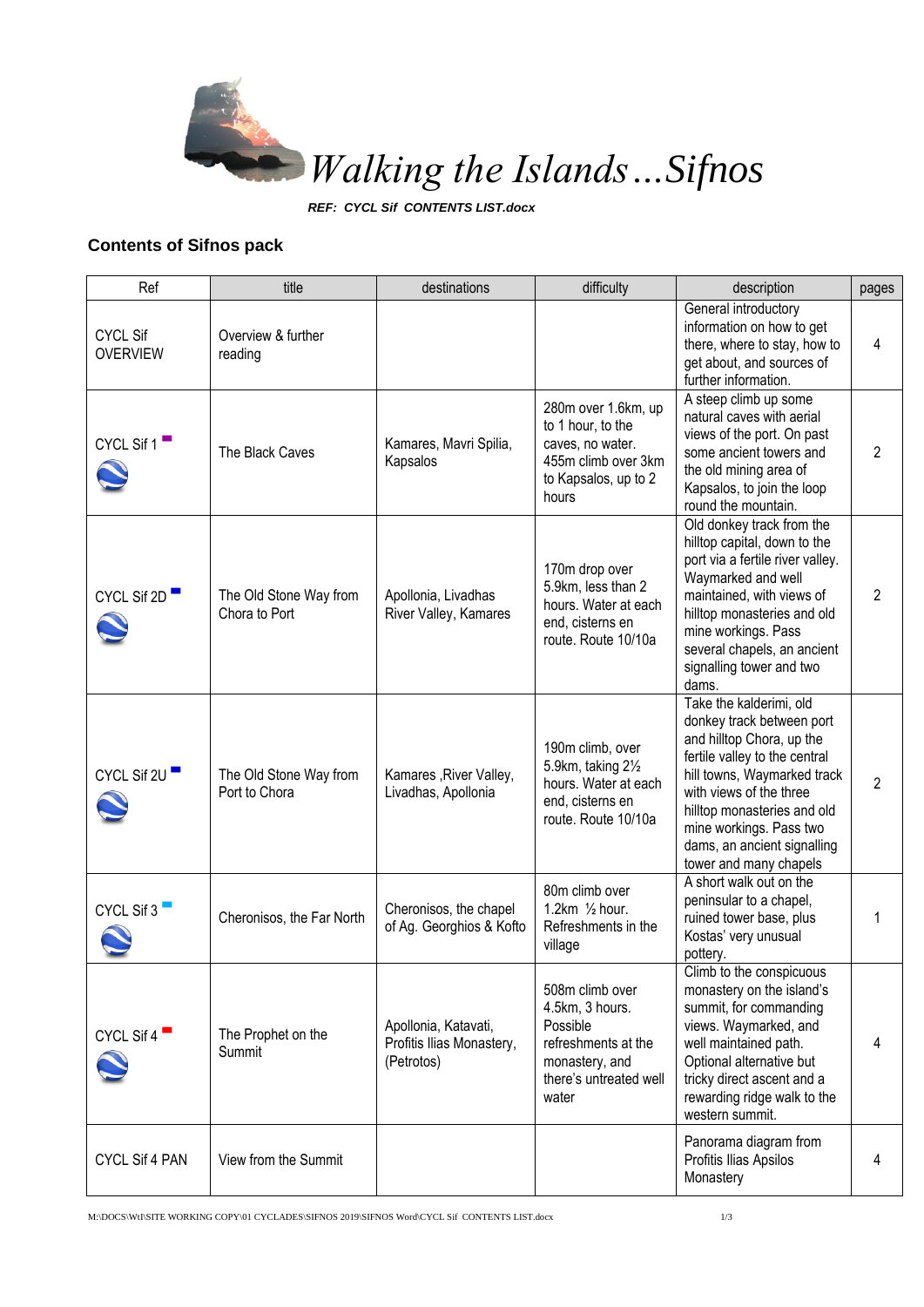| CYCL Sif 5U    | Kastro to Apollonia via<br>coast path           | Kastro, Dialiskari,<br>Artemonas, Apo Petali,<br>Apollonia                                                                                                             | 280m climb, 160m<br>descent over 4.2km,<br>2 hours. Water each<br>end, and at several<br>settlements en route.<br>Follows part of<br>Municipal route 1.                 | Northern Route via<br>Dialiskari coast path, some<br>coastal chapels, then up<br>coastal slopes and farmland<br>to the villages on the<br>plateau.                                                                                              | $\mathfrak{p}$ |
|----------------|-------------------------------------------------|------------------------------------------------------------------------------------------------------------------------------------------------------------------------|-------------------------------------------------------------------------------------------------------------------------------------------------------------------------|-------------------------------------------------------------------------------------------------------------------------------------------------------------------------------------------------------------------------------------------------|----------------|
| CYCL Sif 5D    | Apollonia to Kastro via<br><b>Erkies Valley</b> | Apollonia, Kato Petali,<br>Dialiskari , Kastro                                                                                                                         | 155m climb, 270m<br>descent over 4.2km,<br>11/2 hours. Water<br>each end, and at<br>several settlements<br>en route. Follows part<br>of Municipal routes 1<br>and $3$ . | Southern Route via Erkies<br>Valley: Walk to the old city<br>through three of little towns<br>then<br>farmland,<br>following<br>lanes, kalderimia (old stone<br>mule-roads) and waymarked<br>paths, and passes a few little<br>country chapels. | $\overline{2}$ |
| CYCL Sif 6     | Apollonia to the Acropolis<br>and Faros         | (alternative routes)<br>Apollonia, (Kato Petali),<br>(Katavati, Firoghia,<br><b>Aghios Andreas</b><br>acropolis), Tholos,<br>Dipotamata, Panaghia<br>Chrysopigi, Faros | Approx 200m climb,<br>400m descent over<br>up to 8.6 Km,<br>depending on route,<br>about 3 hours. Water<br>each end.                                                    | Alternative walks down<br>across eastern slopes to<br>celebrated shoreline<br>chapels on a popular bay,<br>with option acropolis visit on<br>the way.                                                                                           | 4              |
| CYCL Sif 7     | Aghios Andreas to Platis<br>Yialos              | <b>Aghios Andreas</b><br>acropolis, Platis Yialos                                                                                                                      | 300m drop over<br>3.6km 1 hour.<br>Refreshments at the<br>start and end                                                                                                 | Walk down a watercourse<br>from the central hills to the<br>shore at a popular serviced<br>beach. Links with walk 6,<br>Apollonia to Faros.                                                                                                     | 1              |
| CYCL Sif 8     | The Northern Hills                              | Troulaki, Monasteries<br>Profitis Ilias and Aghios<br>Simeon                                                                                                           | 270m climb, 100m<br>descent over 3.0km,<br>1 hour water at Ag.<br>Simeon                                                                                                | A simple walk from the<br>small settlement of Troulaki<br>to the hilltop monasteries<br>above Kamares for<br>spectacular views, a<br>favourite at sunset.                                                                                       | $\overline{2}$ |
| CYCL Sif 8 PAN | Troulaki Panoramas                              |                                                                                                                                                                        |                                                                                                                                                                         | Panorama diagrams from<br>Aghios Simeon and Profitis<br>Ilias Troulaki Monasteries                                                                                                                                                              | 7              |



total 37